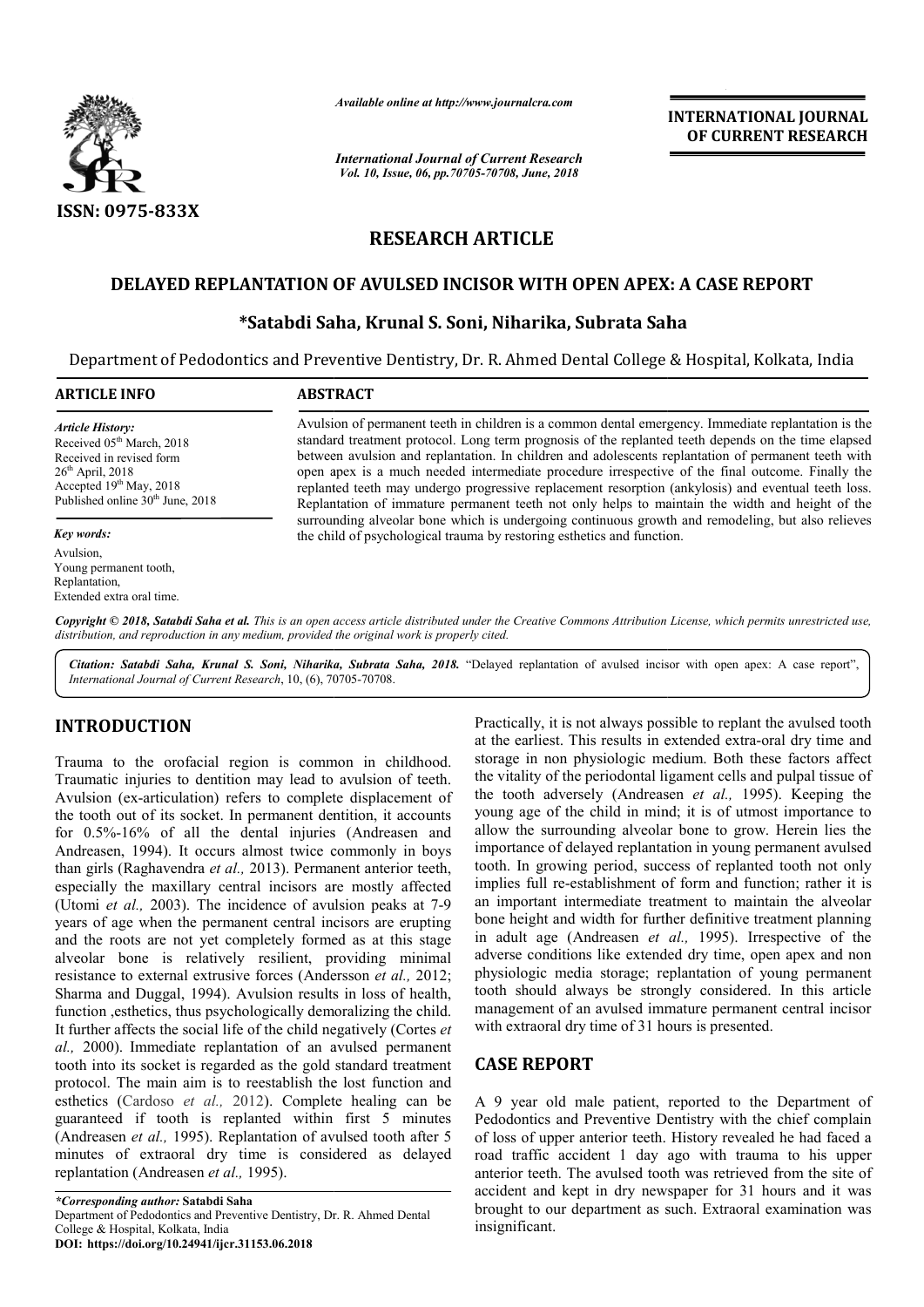

**Figure 1. Avulsed tooth**



**Figure 2. Pre-operative intraoral photograph showing empty socket**



**Figure 3. Intraoral periapical radiograph showing empty socket**





**Figure 5. Immediate postoperative radiograph after splinting**



**Figure 6. Splint removal after 3 weeks**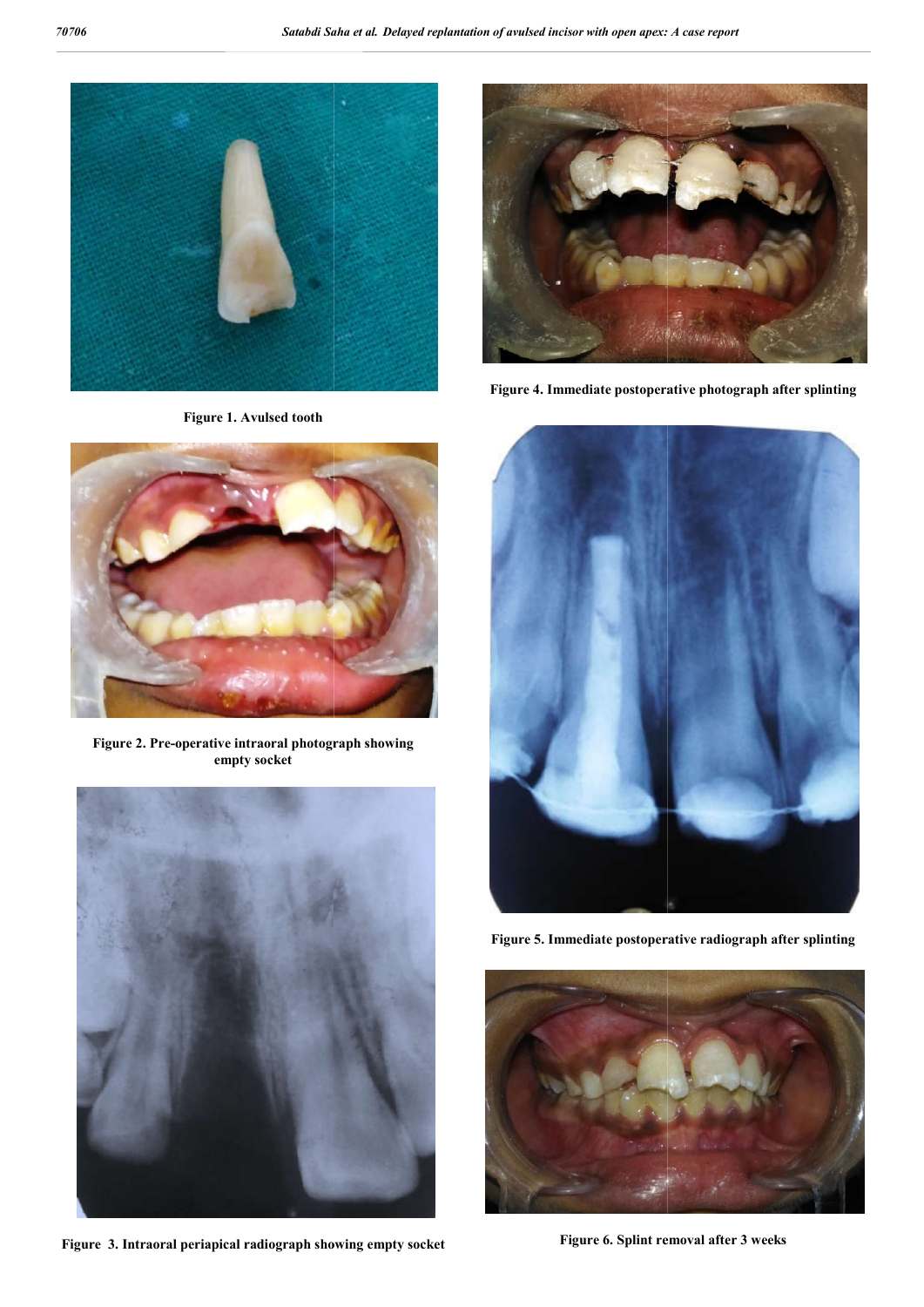

**Figure 7. Radiograph on 6 months follow up**



**Figure 8. Radiograph on 12 months follow up**



**Figure 9. Composite restoration of fractured teeth**

Thorough intraoral examination revealed missing (due to Ellis class V fracture) maxillary right central incisor and Ellis class II fracture of maxillary left central incisor. Patient's medical history was unremarkable. Examination of the avulsed tooth revealed enamel and dentine fracture in the apex. The root surface was covered in dust and remnants of dried periodontal soft tissue. Clinical examination of the empty socket revealed blood clot formation within it. Intraoral periapical radiographic examination confirmed absence of r fragments, no evidence of any foreign object and no associated alveolar bone fracture. Considering the young age of the patient the best possible treatment plan was framed and it was decided to replant the avulsed tooth. The treatment plan along with possible outcome was explained to the parents and consent was taken. Root surface was thoroughly rinsed with physiologic saline. The contaminated tissue remnants were removed by root planing. Root was cleaned by soaking it in 5.25% sodium hypochlorite for 5 minutes, then treated with 2.4% acidulated sodium fluoride solution for 20 minutes. Extraoral root canal treatment was performed before replantation. Access was made on the lingual surface of the crown and pulp tissue was extirpated. Conventional cleaning and shaping of the root canal was performed. The open apex was closed with Mineral Trioxide Aggregate (MTA) cement. Canal was dried with sterile paper points and filled with gutta percha. Access cavity was closed with glass ionomer cement. Proper aseptic environment was maintained throughout the extraoral procedure. Local anesthesia was administered at the site of the socket. It was gently irrigated with physiologic saline solution to remove debris, coagulum, and loose granulation tissue. The avulsed tooth was slowly replanted into the socket with gentle, mild digital pressure. After proper seating of the tooth, intraoral periapical radiograph was taken to confirm proper alignment in the socket. Occlusion was checked. Semi rigid splinting was done to stabilize the tooth in position. Stainless steel ligature wire was used with acid etch composite technique for splinting on the labial surface of six anterior teeth. Patient was instructed to take tetanus toxoid injection. Systemic antibiotic regimen was initiated for 5 days. Patient was instructed to maintain proper oral hygiene and to use of chlorhexidine mouth rinse twice daily for 7 days. He was advised to be on soft diet for 2 weeks. He was recalled after 3 weeks for further evaluation. After 3 weeks the splint was intact with replanted tooth in position. On examination the tooth was asymptomatic. Splint was removed. Replanted tooth showed normal mobility. Patient was kept on periodic follow up at 1, 3, 6 and 12 months. Regular follow up radiographs showed intact lamina dura. Clinical evaluation revealed healthy, functioning tooth in normal occlusion. Patient has been kept under review for long term prognosis. ss V fracture) maxillary right central incisor and Ellis class<br>fracture of maxillary left central incisor. Patient's medical<br>tory was unremarkable. Examination of the avulsed tooth<br>realed enamel and dentine fracture in the The root surface was covered in dust and remnants of periodontal soft tissue. Clinical examination of the empty t revealed blood clot formation within it. Intraoral bical radiographic examination confirmed absence of root it also be pest possible treatment plan was framed and it was development the avulsed tooth. The treatment plan along ossible outcome was explained to the parents and consen aken. Root surface was thoroughly rinsed with ph was performed. The open apex was closed with Mineral<br>Trioxide Aggregate (MTA) cement. Canal was dried with<br>sterile paper points and filled with guata perchar. Access cavity<br>was closed with glaas ionomer cement. Proper asse

#### **DISCUSSION**

The growing age of the patient, combined with the objective of retaining the tooth to maintain esthetics, occlusal function and alveolar bone height and width were the driving forces to attempt replantation in this case. It has been documented that when the dry time of root is more than 120 minutes, no cells remained vital (Andreasen, 1981). Root planning was done to mechanically remove necrotic soft tissue. Root was pretreated mechanically remove necrotic soft tissue. Root was pretreated with Sodium hypochlorite to further dissolve the connective tissue remnants (Sonoda et al., 2000). Soaking the tooth in 2.4% acidulated sodium fluoride reduces chance of resorption 2.4% acidulated sodium fluoride reduces chance of resorption<br>by incorporating fluoride as fluorapetite to demineralised root dentin, cementum and bone tissues (Bjorvatn and Massler, normal occlusion. Patient has been kept under review for long<br>term prognosis.<br>**DISCUSSION**<br>The growing age of the patient, combined with the objective of<br>retaining the tooth to maintain esthetics, occlusal function and<br>alv